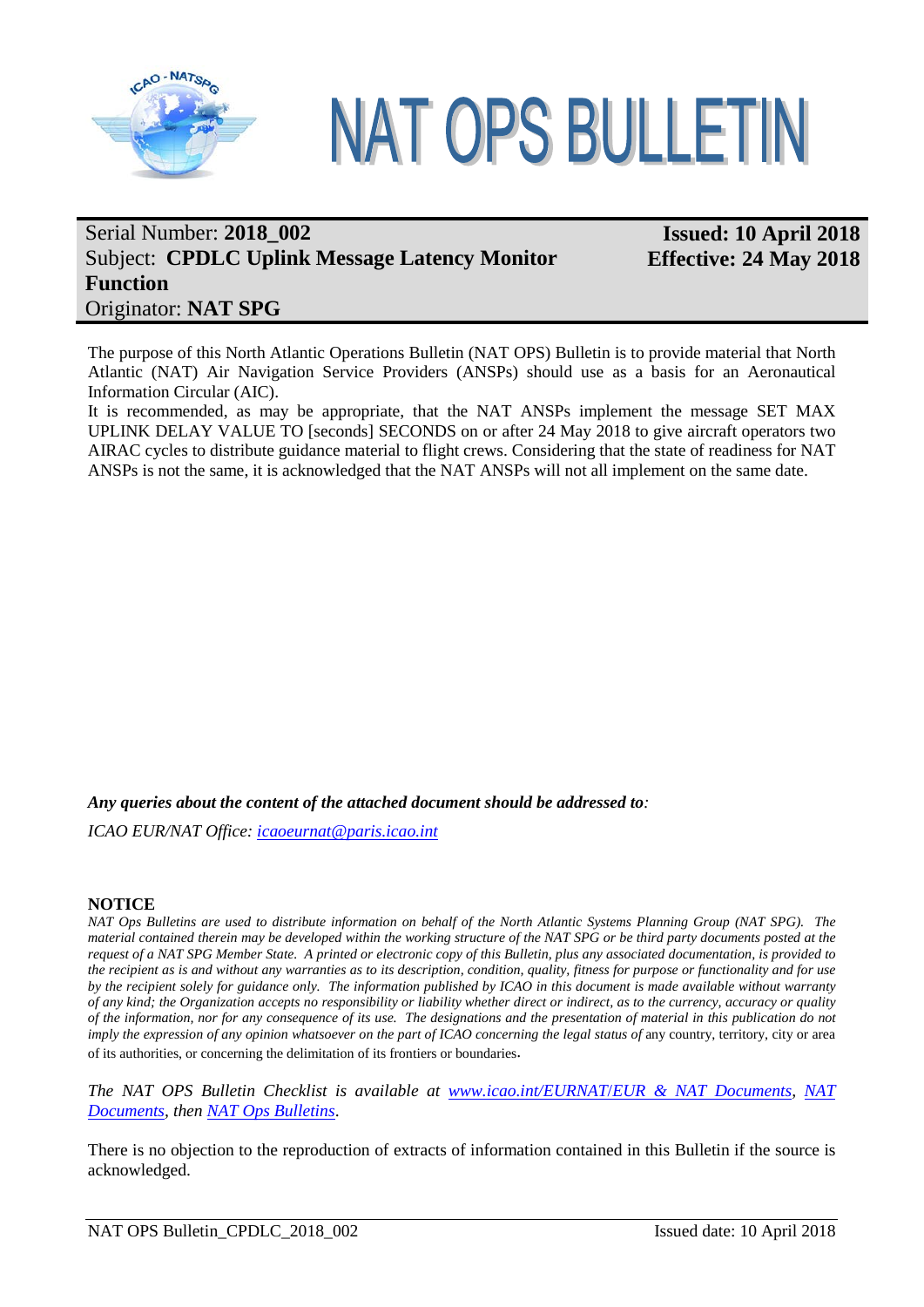## **NATOPERATIONSBULLETIN – CPDLC UPLINK MESSAGE LATENCY MONITOR FUNCTION**

## **1. INTRODUCTION**

1.1 A number of ICAO regions are in the process of implementing reduced lateral and longitudinal separation minima predicated on Performance Based Communication and Surveillance (PBCS) specifications RCP 240 and RSP 180. One of the safety requirements in RCP 240 that are allocated to the aircraft system is Safety Requirement #15 (SR-15):

When the aircraft system receives a message whose timestamp exceeds  $ET_{RCMP}$ , the aircraft *system shall provide appropriate indication.*

- 1.2 To support SR-15, ATC can uplink the CPDLC free text message SYSU-6 (UM169) SET MAX UPLINK DELAY VALUE TO [*delayed message parameter*] SECONDS to prompt the pilot to enter the specified latency value into the aircraft avionics (refer to the Global Operational Data Link Manual (GOLD) ICAO Doc 10037 Appendix A table A.4.13).
- 1.3 This document provides guidance to Aircraft Operators and pilots on how to react when receiving the message SET MAX UPLINK DELAY VALUE TO [*delayed message parameter*] SECONDS from Air Traffic Control (ATC).

## **2. DISCUSSION**

- 2.1 The intention of the message latency monitor function is to prevent pilots from acting on a CPDLC uplink message that has been delayed in the network. The most serious of such cases would be the pilot executing a clearance that was no longer valid.
- 2.2 There are variations between aircraft types in implementation of the message latency monitor function:
	- a) The Airbus implementation and some General Aviation aircraft implementations function in such a way that the aircraft automatically rejects a delayed uplink message by sending an error message to ATC and does not show the message to the pilot. The message sent to ATC is normally this:

#### ERROR INVALID DATA. UPLINK DELAYED IN NETWORK AND REJECTED RESEND OR CONTACT BY VOICE.

- b) The Boeing implementation and some General Aviation aircraft implementations function in such a way that the delayed message is displayed to the pilot with an indication that the message has been delayed. It is then up to the pilot to act as appropriate, refer to section 3 below.
- c) Some aircraft have a deficient implementation that has not been designed in accordance to industry standards.
- d) Some CPDLC equipped aircraft do not have the message latency monitor function implemented at all.
- 2.3 Because aircraft implementations are varied, it is impossible for ATC to tailor the uplink of the message SET MAX UPLINK DELAY VALUE TO [*delayed message parameter*] SECONDS to different aircraft types. It has therefore been decided among the NAT Air Navigation Service Providers (ANSPs) to uplink this message to all CPDLC connected aircraft immediately after they enter each control area. An aircraft may therefore receive this message multiple times during a flight.
- 2.4 This paragraph is reserved for inclusion in AICs for those ANSPs that choose to discontinue the greeting message and replace it with the latency monitor message. This paragraph will not be in the NAT OPS bulletin.